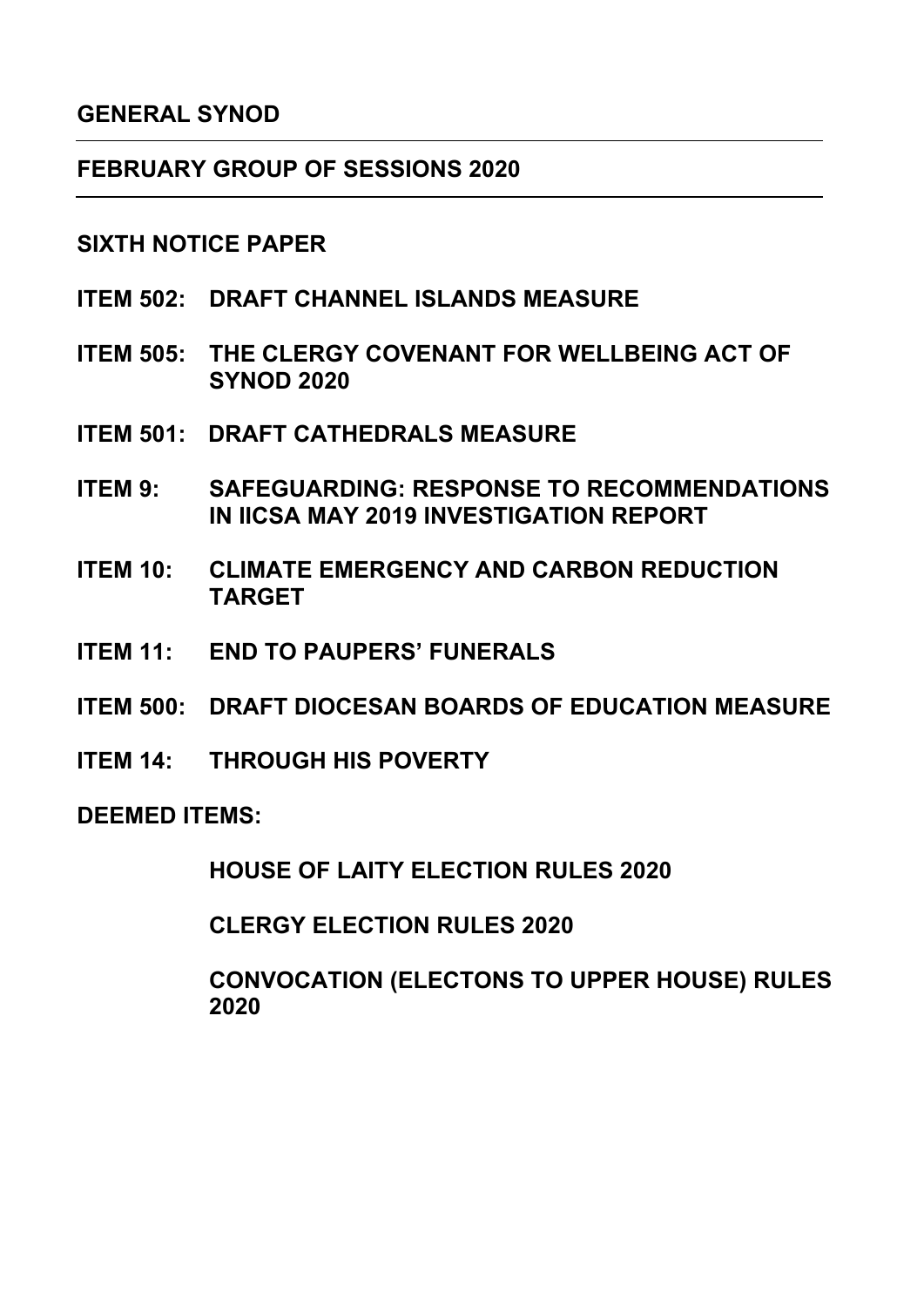# Financial statement pursuant to Standing Order 108

- 1. Financial Statements under Standing Order 108 set out the estimated financial effect of implementing recommendations of reports and taking forward motions if they are passed by the Synod. In most cases figures provided are approximate, recognising the inherent uncertainty in estimating various factors. Members are asked to take this statement into account alongside non-financial factors when considering these items of business.
- 2. Estimates of the financial implications of any amendments proposed by Members will be provided in a subsequent notice paper or in an oral statement from a member of the Archbishops' Council's Finance Committee who is a General Synod member (usually the Chair).
- 3. As agreed with the Business Committee in 2016, an item is included in this memorandum if (i) the estimated financial impact (either actual costs or savings or the opportunity cost or saving - e.g. the cost of clergy or staff time) is £20,000 or more or (ii) it is thought a statement on the estimated financial impact of a proposal is thought likely to be helpful to members. These thresholds are applied to the whole of any time-limited project or a period of three years for on-going activities.
- 4. If the cost of work on any motion, if passed, would fall to the Archbishops' Council, it would need to be met from within the Council's 2020 budget envelope which Synod approved at the July 2019 Group of Sessions, or subsequent budgets. For any work not already scheduled, the relevant Director, in consultation with others, would consider whether other work of similar cost should be dropped or postponed, or if additional, unbudgeted, staff resource could be provided by securing funding from another source or drawing on reserves. Estimates of staff and clergy time are usually an opportunity cost, illustrating the cost of other work that would need to be dropped or deferred. If it is not possible to drop or defer sufficient other work, there would be an impact on the timescale for delivery of the requested work.
- 5. All costs are estimated at 2020 levels unless otherwise stated. Costs include relevant salaries, employers' national insurance and pension contributions.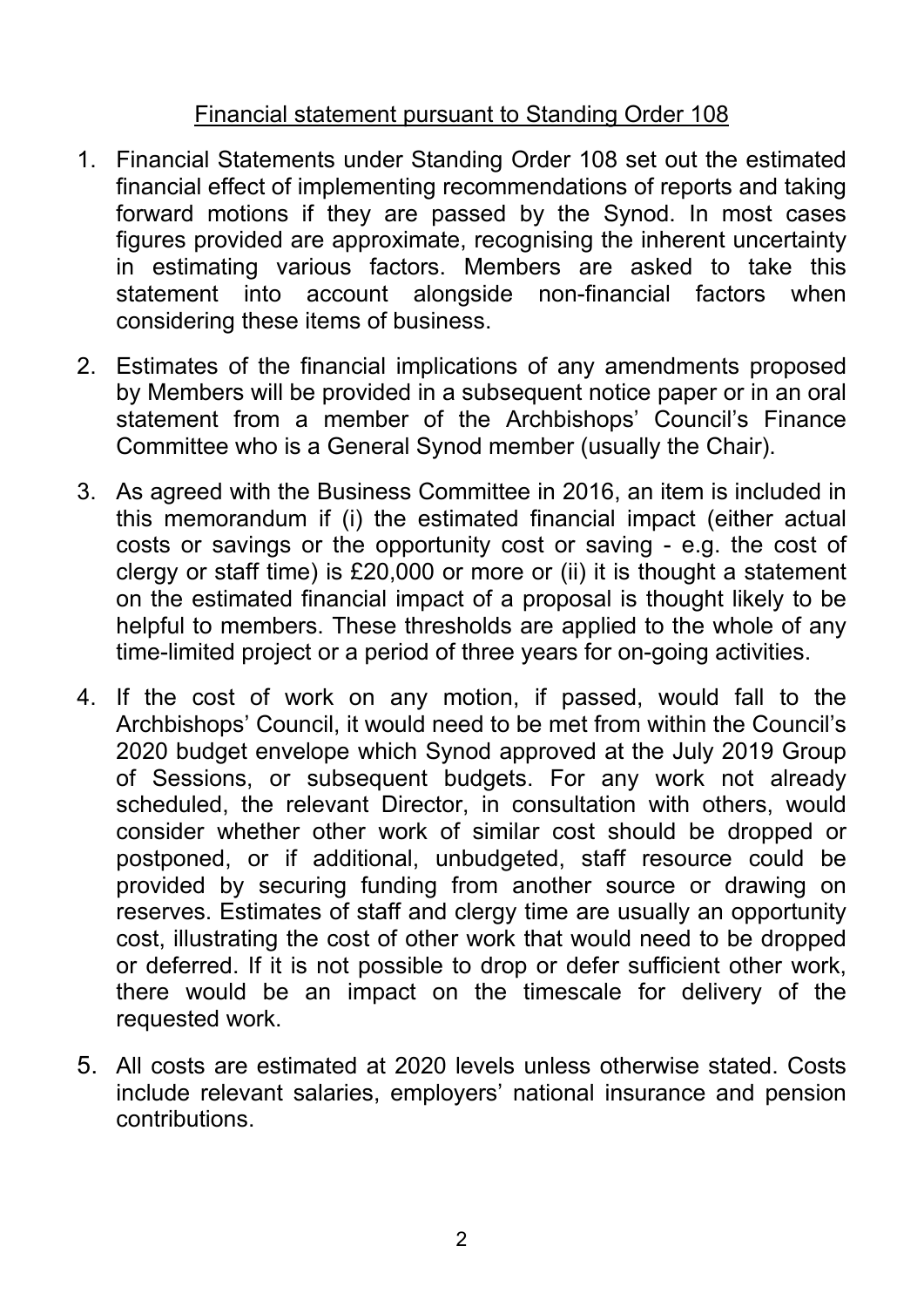# **ITEM 502: DRAFT CHANNEL ISLANDS MEASURE**

- 6. The financial effect of the draft Measure on the Channel Islands deaneries and parishes is expected to be cost neutral.
- 7. It is understood that the Channel Island parishes currently pay around £90,000 in respect of various services provided by the diocese of Canterbury. If the Measure is brought into force, the Channel Island parishes will begin to pay parish share to Salisbury diocese and cease paying contributions to Canterbury diocese.
	- Estimated transfer of parish share income in respect of services provided from Canterbury diocese to Salisbury diocese: around £90,000 p.a.

## **ITEM 505: THE CLERGY COVENANT FOR WELLBEING ACT OF SYNOD 2020**

- 8. If the Act of Synod is agreed, there will be no direct financial implications.
- 9. However, dioceses and the Archbishops' Council would need to decide on what action to take in the light of the Covenant set out at paragraph 20 of GS 2133, having regard to their available resources and other budget priorities. Some illustrations were provided in the financial comment prepared for the motion passed at the July 2019 Group of Sessions.
- 10. The extent of additional costs for each diocese arising from the Covenant would depend on the existing level of provision in a variety of areas (such as MDR, pastoral supervision and reflective practice) and the future desired level and regularity of such provision. Depending on the level of additional funds required, some dioceses may need to make a judgement about the relative priority of improving the quality of their MDR beyond the legal minimum and providing pastoral supervision.
- 11. Any additional provision should be regarded potentially as an investment as well as a cost, as it could reduce cases of expensive ministerial burn-out and enable clergy to be more effective in ministry. Better MDR and pastoral supervision and reflective practice should help issues to be resolved earlier before they become acute.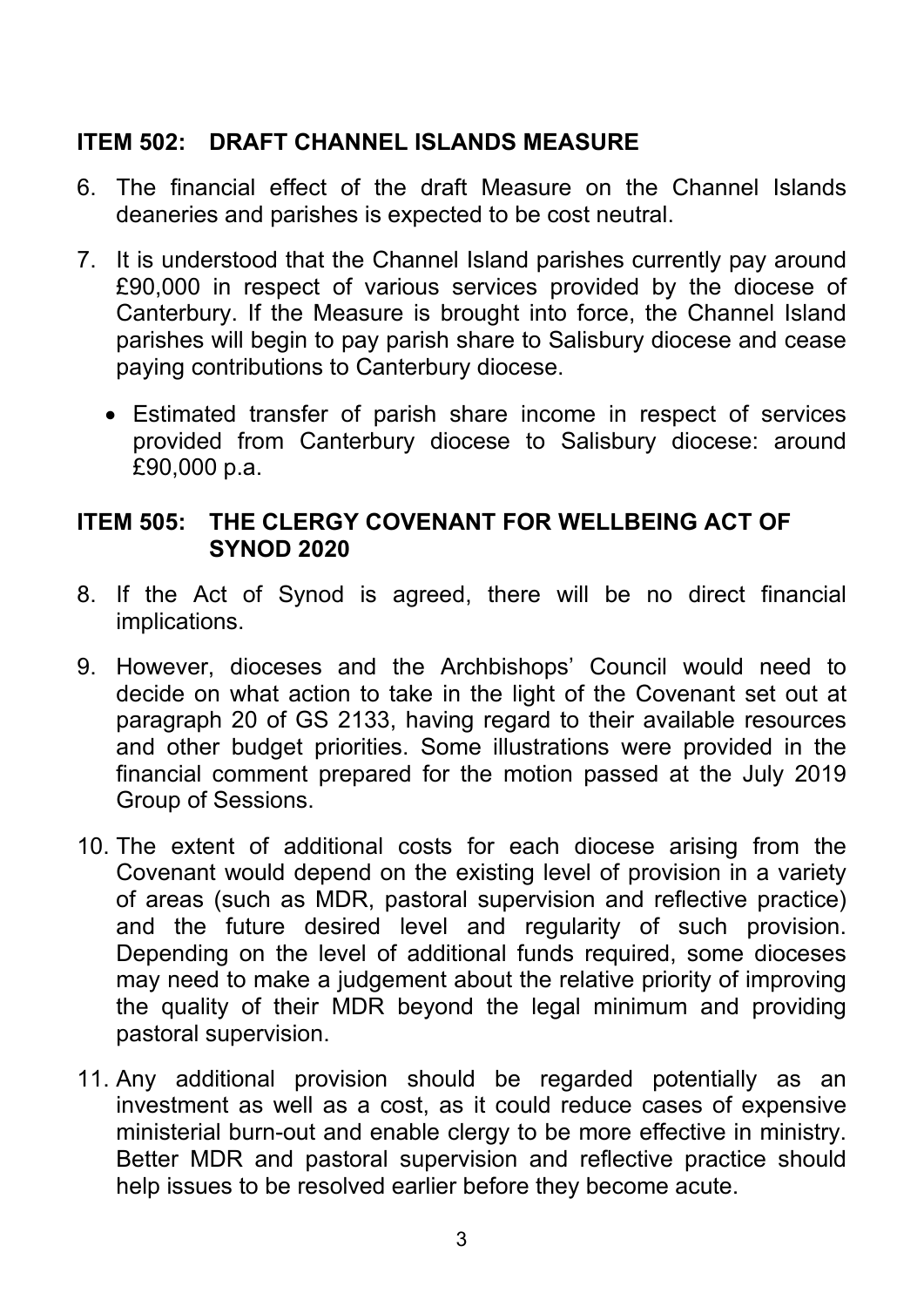- 12. Many of the proposed commitments outlined in GS 2133 (e.g. in respect of clergy housing and ensuring that clergy receive appropriate training and development, support, and participate in Ministerial Development Reviews – MDR - at least every other year) are already legal requirements and should not therefore in themselves generate additional costs. However, some other proposals in the report would be likely to result in additional costs to dioceses.
	- Estimated cost to dioceses and the Archbishops' Council of implementing the Covenant: dependant on diocesan decisions.

### **ITEM 501: DRAFT CATHEDRALS MEASURE**

- 13. If the draft Measure completes the revision stage, the estimated cost of staff time involved in completing the remainder of the legislative process for the draft Measure, including the Parliamentary stages, is estimated at £10,000.
- 14. If the Measure is brought into force cathedrals would need to revise their constitution and statutes and register with the Charity Commission. A memorandum of understanding would also need to be agreed between the Church Commissioners and the Charity Commission. The NCIs' Legal Office would provide guidance and a template constitution and statutes, liaise with the Charity Commission to assist in the process of registration and NCI staff would be available to help cathedrals with the registration process. The cost of staff time on this work, including reviewing cathedrals' revised constitution and statutes is estimated at £45,000. The legal costs cathedrals would incur in revising their constitution and statutes and to implement the accompanying governance restructure is estimated at up to £5,000 per cathedral: the level of such costs would depend to some extent on the number of variations from the standard template.
- 15. The draft Measure would lead to cathedrals becoming co-regulated by the Charity Commission and the Church Commissioners, with an increased regulatory role for the latter which will require guidance to prepared on a range of issues to support the draft Measure. Taking account of the staff resources currently allocated to the Cathedral Support Group (which is intended to be time limited) and the Cathedral Sustainability Fund, the working assumption is that the Church Commissioners would be able to exercise this expanded role going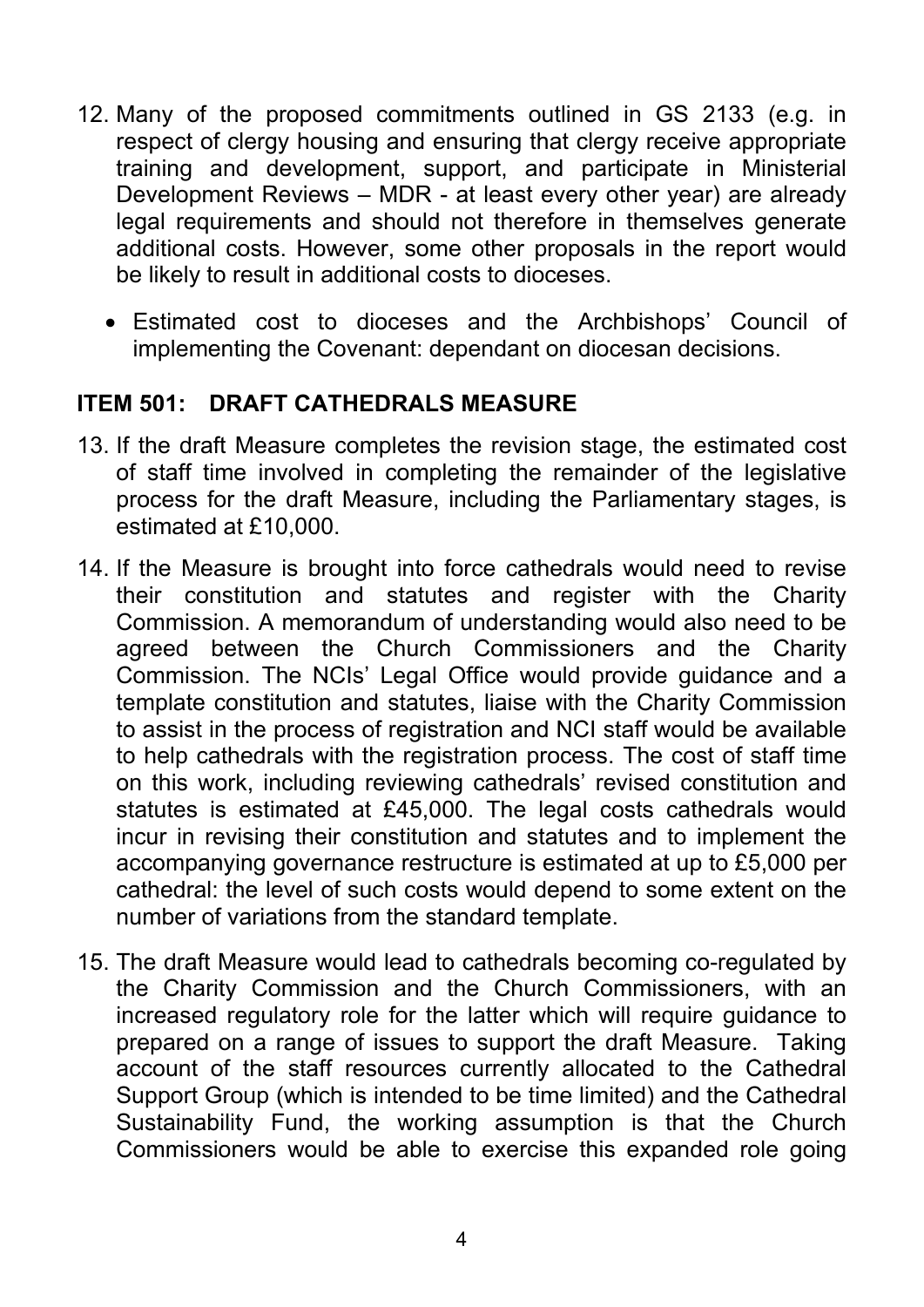forward using existing staff resources devoted to supporting cathedrals.

- 16. It is envisaged that any additional resource required for the implementation phase would be paid for from within the £10 million earmarked by the Church Commissioners for Cathedral Sustainability Funding in 2020-2022. To date one additional time limited role has been identified: a paralegal role in the Legal Office to assist with managing the new constitutions and registrations over a period of up to two and a half years, The cost of this is estimated at up to £135,000.
	- Estimated cost of staff time to complete the remaining Synodical and Parliamentary stages for the draft Measure: £10,000.
	- Estimated cost for agreeing a memorandum of understanding between the Church Commissioners and the Charity Commission, revising cathedrals' constitution and statutes and registering with the Charity Commission: up to £5,000 per cathedral and NCI staff time of £45,000.
	- Estimated additional costs in the implementation phase: up to £135,000 for a time-limited paralegal role to be funded by the Church Commissioners from the sum allocated for cathedral sustainability funding.

### **ITEM 9: SAFEGUARDING: RESPONSE TO RECOMMENDATIONS IN IICSA MAY 2019 INVESTIGATION REPORT**

- 17. GS 2158 notes the progress that has made against the five recommendations of the May 2019 IICSA interim report. The cost of staff time in the National Safeguarding team and the Legal Office to complete the work addressing recommendation 2 is estimated at around £30,000. This will include work in relation to proposed amendments to the Safeguarding and Clergy Discipline Measure 2016 to replace the duty to 'have due regard' and revising and consulting on policy documents to provide greater clarity about issues such as what requirements are mandatory.
	- Estimated cost of staff time to complete the implementation of recommendation 2: £30,000.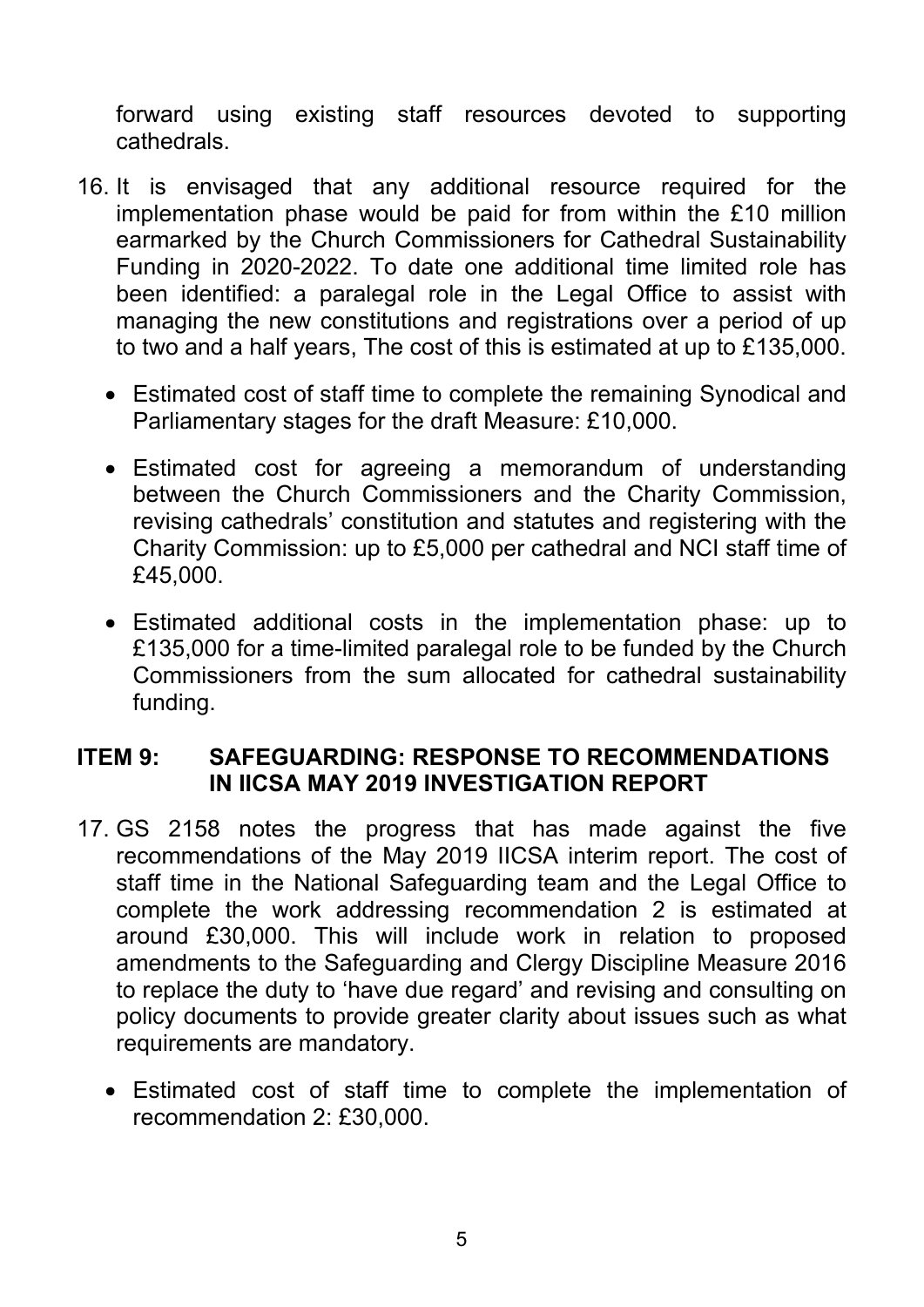### **ITEM 10: CLIMATE EMERGENCY AND CARBON REDUCTION TARGET**

- 18. The Archbishops' Council has allocated additional resource to work on environmental issues following a General Synod motion which was passed last year. This additional resource was included in the Council's 2020 budget is now in place and is considered sufficient to support the Council's contribution to work envisaged in the motion.
- 19. Each diocese will need to decide the extent of any additional resource required to deliver its contribution to the work envisaged in the motion depending on the current level of resource it allocates to environmental issues.
- 20. The costs of some initiatives may be very significant, particularly in view of the number of Church buildings and the challenges in adapting many of them. If on-going financial savings arise from initiatives, the financial payback period will vary. Therefore the relevant parts of the Church will need to evaluate the cost and benefits (which may include financial savings as well as contributing to reducing emissions) of specific initiatives to reduce emissions on a case by case basis in the light of their other potential calls on their funds.
- 21. The on-going cost of staff time that would be needed to support the effective use of the Church Energy Footprint Tool noted in paragraphs 7 and 8 of GS 2159, including data cleansing, analysing and reporting on the data and trends moving forward which would enable progress to be monitored is estimated at £25,000 p.a. This includes work to better enable the carbon footprint of Church House to be monitored which could potentially be used for other NCI and diocesan offices. It does not make any allowance for any future system development costs that may be required.
	- Estimated cost of specific measures to contribute to the aspiration of reducing emissions: variable and uncertain and potentially very significant for some initiatives.
	- Estimated cost of staff time to support the Church Energy Footprint Tool: £25,000 p.a..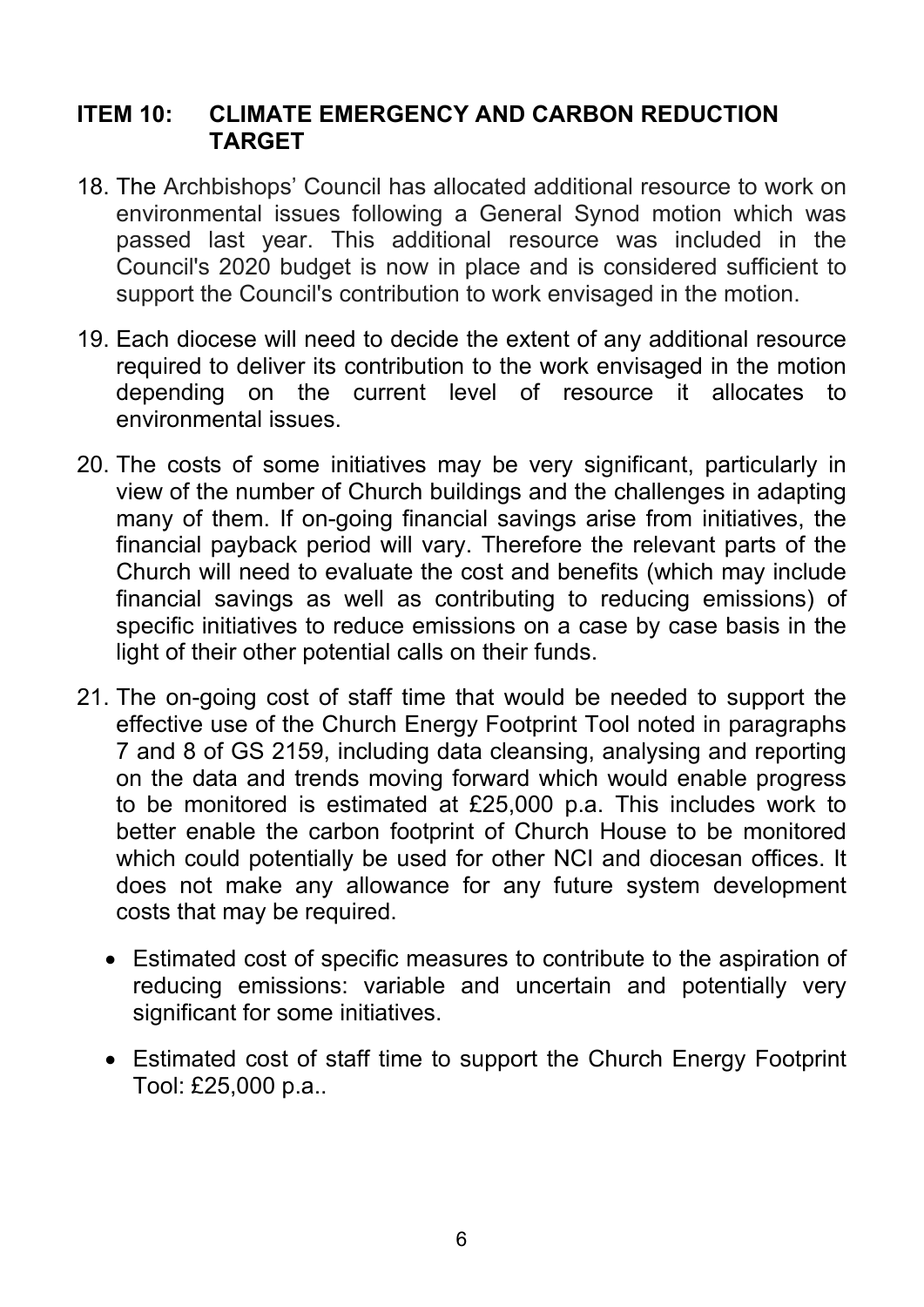# **ITEM 11: END TO PAUPERS' FUNERALS**

- 22. As stated in GS 2160B, if the motion is passed it is envisaged that work envisaged by parts (i) and (ii) of the motion will be carried out by staff, including the Life Events team, working with the ecumenical Churches' Funerals Group. The cost of staff time to carry out this work is estimated at around £20,000 over a three year period.
- 23. If a dedicated Task Force were to be formed the additional costs of its work would depend on the size of its membership and number of meetings. As an illustrative example, if the Task Force had ten members and met on ten occasions the additional cost of meetings, travel and subsistence is estimated at around £10,000. This would be in addition to the staff time costs outlined above.
	- Estimated cost of staff time in Archbishops' Council: around £20,000.
	- Additional costs if a dedicated Task Force were to be formed: around £10,000.

### **ITEM 500: DRAFT DIOCESAN BOARDS OF EDUCATION MEASURE**

- 24. As noted in GS 2131X, the key change proposed in the draft Measure is the introduction of the option for Diocesan Boards of Education (DBEs) to be constituted as a statutory committee of their Diocesan Board of Finance (DBF) and clarification as to how the two current options for the constitutional form of DBEs (i.e. being either incorporated or unincorporated) should operate.
- 25. If the Measure completes all the Synodical and Parliamentary stages and is brought into force, DBEs will need to review their constitutional form and consider whether they wish to change their legal form, register with the Charity Commission (if they are not already so registered) and determine what changes may be needed to their governing documents. In addition, a new diocesan scheme will be needed in each diocese, conferring DBE status on the chosen entity.
- 26. The NCIs' Legal Office will provide guidance, as well as template schemes for diocesan synods, but DBEs are likely to need their own legal advice. The cost of such advice for each diocese is estimated to range between £1,500 (if an incorporated DBE decides to continue to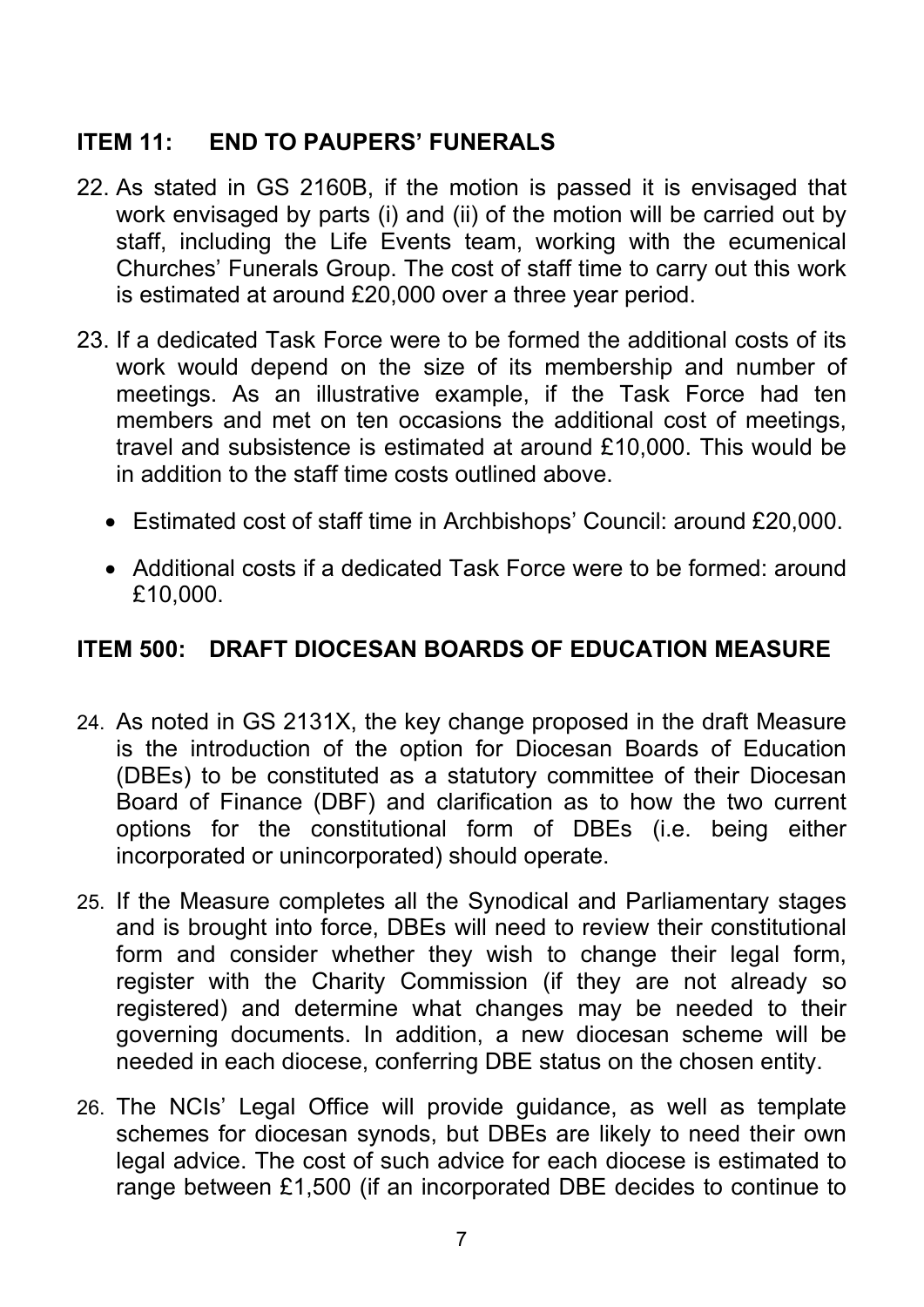operate under a diocesan scheme and needs to make very modest changes to its articles of association following the introduction of the new Measure) and £10,000 (if an unincorporated DBE decides that a new incorporated body should be formed and registered with the Charity Commission). The legal costs could potentially be more if the changes a diocese decides to make are particularly complex and/or significant challenges arise which need to be addressed.

• Estimated legal costs to review the structure of the DBE and make any changes identified: between £1,500 and £10,000 per diocese

## **ITEM 14: THROUGH HIS POVERTY**

- 27. The study envisaged in the motion could be carried out at a range of different scales ranging from a fairly basic piece of research to the equivalent of several PhDs. The costs of a fairly basic piece of research taking 12-18 months, including a scoping study, undertaking research and testing the findings, is estimated to be at least £35,000.
	- Estimated costs of a basic study exploring the issues raised in the motion: at least £35,000.